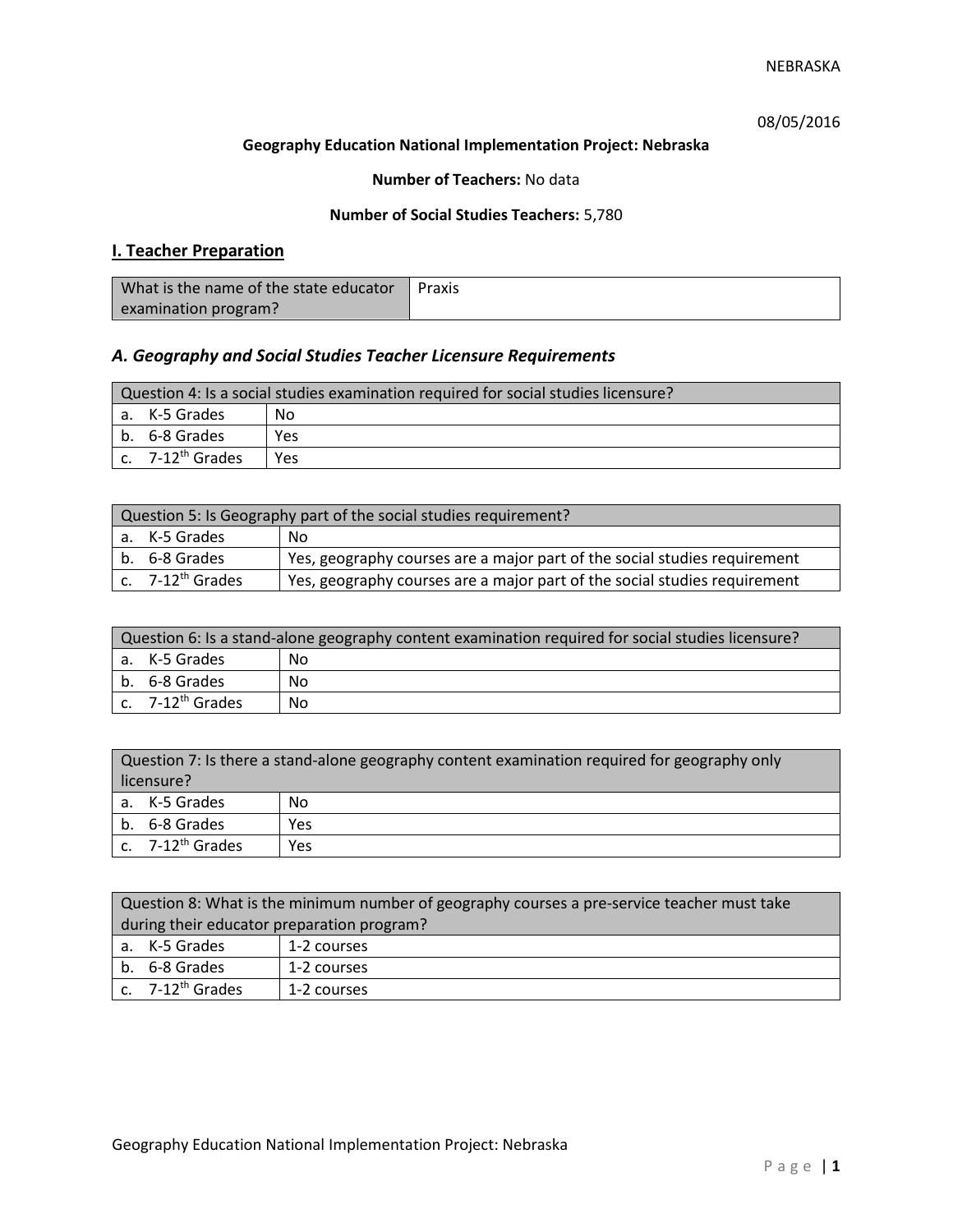| Question 9: Additional information about how | The most popular certification in the state is a |
|----------------------------------------------|--------------------------------------------------|
| teachers become certified in your state?     | "social studies" certification. Teachers need to |
|                                              | have 6 hours of geography for the certification. |
|                                              | There are many small schools in the state so a   |
|                                              | broad social studies certification works best as |
|                                              | teacher can have as many as 7 different social   |
|                                              | studies classes to prepare for in a given day.   |

#### *B. Professional Development*

| Question 10: Can in service teachers receive<br>certification credit for professional<br>development courses or programs in<br>geography? | Other, there are only 2 colleges in the state that<br>certify in geography. The education officer at the<br>college has to have a certification program. |
|-------------------------------------------------------------------------------------------------------------------------------------------|----------------------------------------------------------------------------------------------------------------------------------------------------------|
| Question 11: Does the state education                                                                                                     | Yes, we work with the state geography alliance -                                                                                                         |
| agency (SEA) provide professional                                                                                                         | GEON all the time to provide professional                                                                                                                |
| development in geography?                                                                                                                 | development.                                                                                                                                             |

## **II. Curriculum**

| Question 15: What is the name of the state<br>standards?              | Nebraska State Social Studies Standards                                         |
|-----------------------------------------------------------------------|---------------------------------------------------------------------------------|
| Question 16: How are the state standards<br>presented by grade level? | Combination                                                                     |
| Question 17: When were the standards last<br>revised?                 | 3-6 years                                                                       |
| Question 18: Are there plans for revision to<br>the state standards?  | Within 5 years                                                                  |
| Question 19: Is geography included in the<br>state standards?         | <b>Yes</b>                                                                      |
| Question 20: How are the geography<br>standards organized?            | Geography standards are organized by strand                                     |
| Question 21: What framework and/or<br>documents were used?            | Geography for Life (2013), Five Themes in Geography,<br>Other states' standards |

#### **Question 22: What general topics are included?**

Spatial Thinking and/or Mental Maps, Mapping (map projections, use of maps), Human-environment interaction, Places and/or regions, Physical geography (including physical processes, weather & climate, natural resources), Culture,Geopolitics, Population and Settlements, Movement of people, goods and/or ideas, Uses of geography and/or careers in geography, Learning about geospatial technologies, Using geospatial technologies